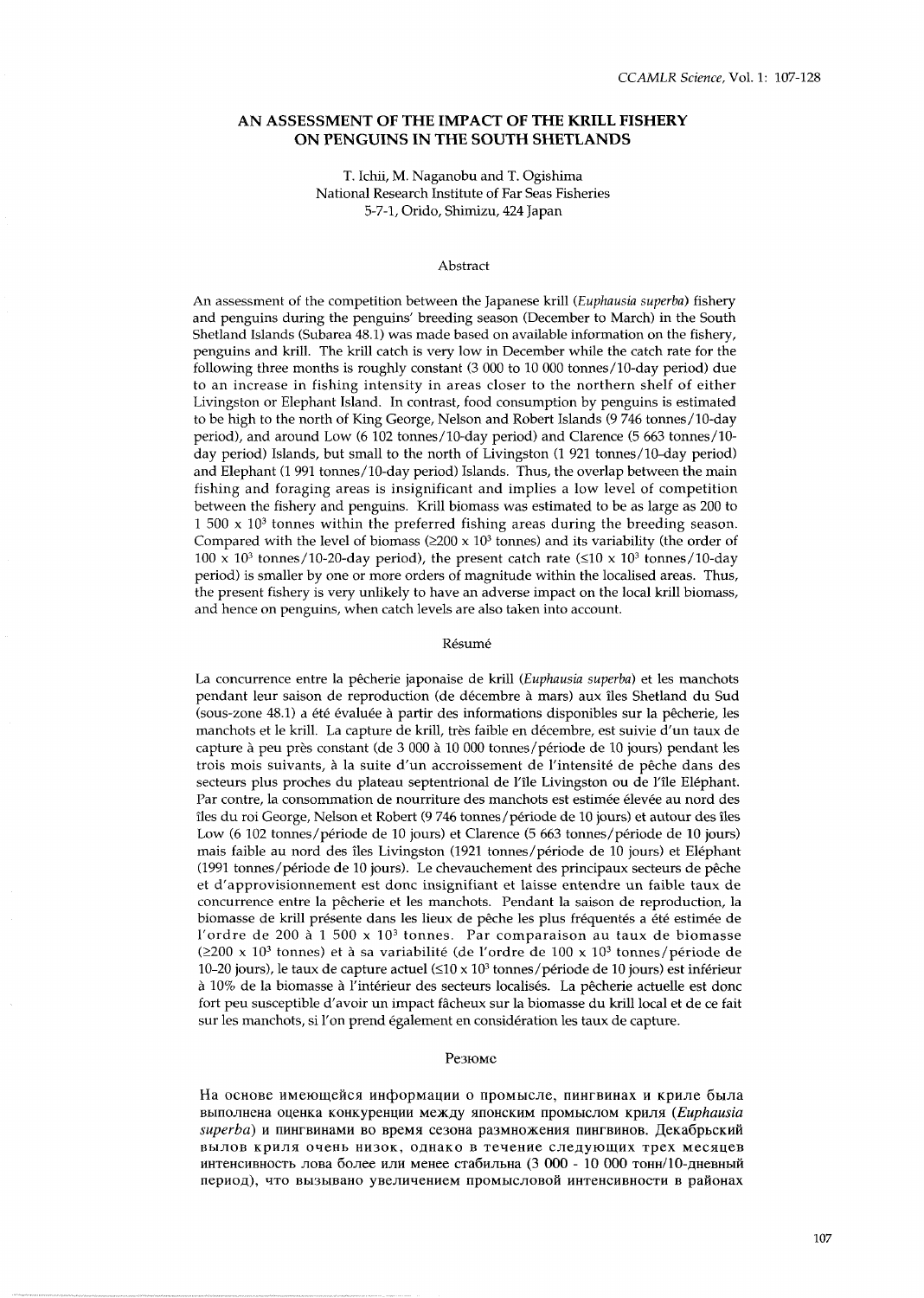ближе к северному шельфу о-вов Ливингстон или Элефант. По сравнению с этим, по оценкам, уровень потребления пищи пингвинов высок около северной части о-вов Кинг-Джордж, Нельсон и Роберт (9 746 тонн/10-дневный период), Лоу (6 102 тонны/10-дневный период) и Кларенс (5 663 тонны/10-дневный период), но низок около северной части о-вов Ливингстон и Элефант (1991 тонна/10-дневный период). Поэтому совмещение основных промысловых участков и нагульных ареалов незначительно и указывает на низкий уровень конкуренции между промыслом и пингвинами. В пределах предпочитаемых промысловых участков во время сезона размножения биомасса криля оценивалась в 200 - 1 500 х 10<sup>3</sup> тонн. По сравнению с уровнем биомассы  $(2200 \times 10^3 \text{ to } 4)$  и ее изменчивостью (порядка 100 х 10<sup>3</sup> тонн/10-20-дневный период), в пределах локализованных районов современная интенсивность лова (≤10 х 10<sup>3</sup> тонн/10-дневный период) меньше на один или более порядков. В связи с этим, если принять во внимание уровень вылова, то весьма маловероятно, что существующий промысел неблагоприятно скажется на локальной биомассе криля и, тем самым, на пингвинах.

#### Resumen

Se evaluó el grado de competitividad entre la pesquería japonesa de kril (Euphausia superba) y los pingüinos de las islas Shetland del Sur (Subárea 48.1) durante su época de reproducción (diciembre a marzo). Esta evaluación se hizo sobre la base de la información disponible de la pesquería, pingüinos y kril. El nivel de captura de kril en el mes de diciembre es muy bajo, mientras que el nivel de captura de los tres meses siguientes se mantiene relativamente constante (3 000 a 10 000 toneladas por período de 10 días). Esto es causado por un aumento en la intensidad de la pesca efectuada en las zonas más próximas a la plataforma septentrional de las islas Livingston y Elefante. En contraste, se estima que el kril consumido por pingüinos cerca del norte de las islas rey Jorge, Nelson y Robert (9 746 toneladas por período de 10 días), y cerca de Low (6 102 toneladas por período de 10 días) y Clarence (5 663 toneladas por período de 10 días) es alto. Por el contrario, hay un bajo consumo de kril al norte de las islas Livingston (1 921 toneladas por período de 10 días) y Elefante (1 991 toneladas por período de 10 días). Así, la superposición entre la pesca más importante y las zonas de alimentación es insignificante, suponiendo un bajo grado de competencia entre la pesquería y los pingüinos. La biomasa de kril se estimó de 200 a 1 500 x 10<sup>3</sup> toneladas dentro de la zona de pesca preferida durante la época de reproducción. Al contrastar este valor con el nivel de biomasa ( $\geq 200 \times 10^3$  toneladas) y su variabilidad (del orden de 100 x 10<sup>3</sup> toneladas por período de 10 a 20 días), el nivel actual de captura  $(\leq 10 \times 10^3)$  toneladas por período de 10 días) resulta inferior en uno o más órdenes de magnitud dentro de las zonas localizadas. De esta manera, cuando se consideran los niveles de captura, resulta muy poco probable que la pesca actual perjudique a la biomasa de kril local, y por consiguiente, a los pingüinos.

Keywords: krill, fishery, penguins, competition, CCAMLR

### **INTRODUCTION**

Although the current level of Antarctic krill (Euphausia superba) harvesting is very low in comparison to the total krill biomass, the fishery is concentrated in localised areas in the South Atlantic sector (Everson and Goss, 1991). Agnew (1992) has indicated that in the South Shetland Islands (Subarea 48.1) (Figure 1) a substantial fishery consistently operates within the foraging ranges of land-based krill predators during their critical breeding periods. This temporal and spatial overlap between fishing and foraging activities has raised serious concerns regarding the potential impact of localised krill catches on predators (SC-CAMLR, 1992).

However, the actual competition between predators and the fishery should be assessed not only in terms of overlap, but also in terms of the influence of fishing on the availability of krill to predators (Croxall, 1987; Croll, 1990). Unfortunately, estimates of krill availability are not yet to hand; only those of krill biomass in penguin foraging areas are obtainable. Since there may be some relationship between krill availability and biomass, information on biomass should be taken into consideration when assessing the level of competition. The objective of this study is to make a more realistic assessment of the potential competition in Subarea 48.1 by considering not only the overlap between the fishery and predators, but also local krill biomass.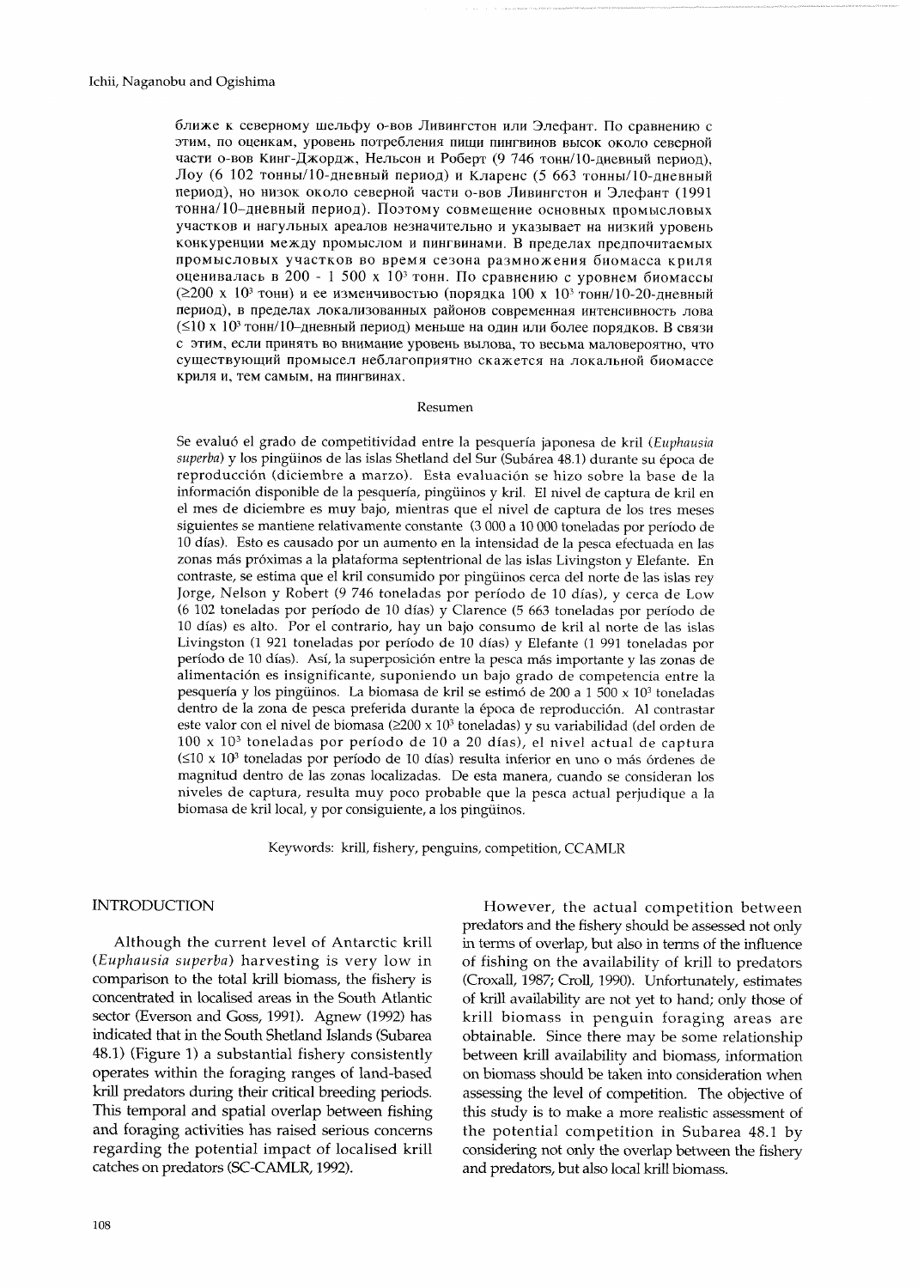In Subarea 48.1 the Japanese catch has amounted to as much as 80% of the total catch for the past ten years (CCAMLR, 1993), so only Japanese data were used here. As regards land-based predators, we considered only penguins, which are the major predators in terms of krill consumption in this subarea (Croll, 1990). Antarctic fur seals (Arctocephalus gazella) have not been included here because their estimated total consumption of food is only 1% of that of penguins (Croll, 1990).

## SPATIAL AND TEMPORAL PATTERNS OF KRILL CATCHES

In order to clarify the distribution and timing of fishing effort, krill catches were calculated for each square of 10 minutes latitude by 20 minutes longitude  $(=10 \times 10 \text{ n miles})$  per 10-day period during the penguin breeding season. The breeding season was assumed to be the four months from December to March (Agnew, 1992). The two most recent fishing seasons (i.e., the 1990/91 and 1991 /92 seasons) and the 1988/89 season, when the largest catch was taken from Subarea 48.1, were chosen for the study of the pattern of fishing activities.

In the 1988/89 season the fishery began with a low catch in late December, followed by catches of 3 300 to 10 000 tonnes/lO-day period for the following three months (Figure 2). Fishing was initially (in early and mid-January) concentrated over the slope to the west or northwest of Elephant Island. It then shifted to the north of Livingston Island in late January, when it was concentrated over the shelf and slope. Fishing activities in the area to the north of Livingston Island gradually moved closer to the coast until mid-March. The total catch from December to March amounted to 67 056 tonnes, which is the highest value recorded in the history of the Japanese krill fishery.

The 1990/91 fishing season began with very low catches in late December, followed by roughly constant catch levels (3 000 to 6 000 tonnes/lO-day period) for the following three months (Figure 3). Fisheries activities tended to spread over the slope to the north of Livingston Island during early January to mid-February. In late February and early March fishing operations became concentrated over the Livingston Island shelf. The fishery then shifted to an area north of Elephant Island in mid-March, and was concentrated over the shelf until late March. The total catch from December to March was 41 492 tonnes.

In the 1991/92 season the fishery began with a low catch in December, followed by roughly constant catch levels of 4 300 to 5 800 tonnes/lO-day period for the following three months (Figure 4). Initially (from early January to late February), fishing tended to spread over the shelf and slope of Livingston Island, except in mid-January when it was concentrated over the shelf of Livingston Island. From early March onward fishing operations were concentrated in the Livingston Island area and moved increasingly closer to the island itself. The total catch from December to March amounted to 46 648 tonnes.

When other fishing seasons are taken into account, the following observations may be made regarding catches in Subarea 48.1: in December catches are very low, whereas throughout the following three months they remain roughly constant, between 3 000 and 10 000 tonnes/lO-day period; they are initially widely distributed over the shelf and slope and are later confined to particular areas on the shelf of either Livingston or Elephant Island.

# SPATIAL PATTERN OF FOOD CONSUMPTION BY PENGUINS

Krill consumption by penguins was estimated for each  $10 \times 10$  n mile square per 10-day period to allow a comparison with the pattern of krill catches. Due to the lack of data, no account is taken of temporal changes in foraging intensity for each square. The distribution of penguin foraging effort was evaluated, based on: (i) the location and size of breeding colonies; (ii) their foraging ranges; and (iii) estimated consumption of krill. Details on the size and location of colonies were available for chinstrap (Pygoscelis antarctica), Adelie (P. adeliae) and gentoo (P. papua) penguins from Woehler (1993). The above-mentioned species comprise 94, 4 and 2% respectively of the total penguin population in Subarea 48.1. Where an estimate of colony size was given in terms of a minimummaximum range, we chose the maximum estimate. With regard to foraging ranges, predators were assumed to forage equally within radii of 60 km of their respective colonies for chinstraps, 80 km for Adélies and 20 km for gentoos (Everson, 1987; Trivelpiece et al., 1987; Agnew, 1992). Consumption rates of krill were assumed to be 1 090 g/adult/day for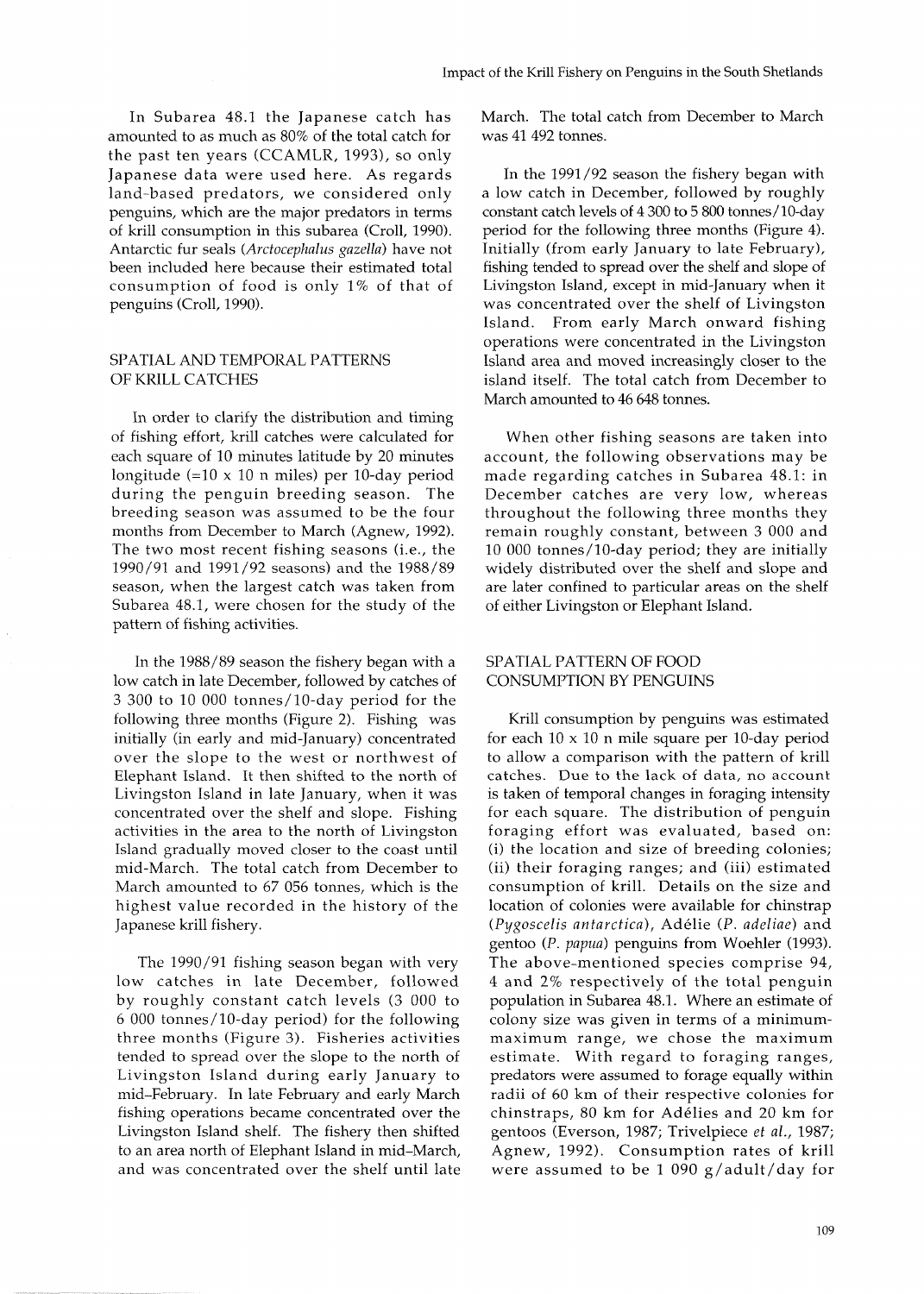chinstraps, 1 240 g/adult/day for Adelie and 1 130 g/adult/day for gentoos, which were presented by Agnew (1992) as values for the period of highest food demand.

Considerable differences were noted in the location of chinstraps, Adelies and gentoos (Figure 5). Large colonies ( $\geq 200 \times 10^3$  breeding adults) of chinstraps were located on the northern shores of King George, Nelson and Robert Islands. It should also be noted that Low, Clarence and Deception Islands supported large chinstrap populations, and the fishery has never occurred near there. In contrast, Adelie and gentoo colonies were all small  $(\leq 40 \times 10^3$  breeding adults) and were scattered on the southern sides of King George and/or Livingston Islands.

The consumption by penguins in a 10-day period was estimated to be 36 725 tonnes over the region shown in Figure 6. The overall distribution of food consumption by penguins reflects that of chinstraps, which are by far the dominant species in the region (Figure 6). High consumption was confined to the northern shelf and slope of King George, Nelson and Robert Islands (9 746 tonnes/lO-day period) and around Low (6 102 tonnes/lO-day period) and Clarence (5 663 tonnes/lO-day period) Islands. Consumption was lower in the waters over the shelf and slope to the north of Livingston Island (1 921 tonnes/lO-day period) and to the west and north of Elephant Island (1 991 tonnes/lO-day period) where fishing is most active. Total consumption from December to March amounted to 440 700 tonnes throughout the region shown in Figure 6.

# SPATIAL AND TEMPORAL PATTERNS FOR KRILL BIOMASS

Estimates of krill biomass are available for grid squares of  $20 \times 20$  or  $30 \times 30$  n miles from recent surveys (1989/90 and 1990/91). The krill biomass for each of these squares was divided equally so as to be given on the same grid  $(10 \times 10 \text{ n miles})$  as for catch and consumption.

During the 1989/90 season, four successive sets of acoustic data were obtained in the vicinity of Elephant Island during January and February (AMLR, 1990; Hewitt and Demer, 1993). During the first survey (mid-January; Figure 7(1)), a major krill concentration (352  $\times$  10<sup>3</sup> tonnes) was observed on the shelf and slope to the northwest of Elephant Island. During the second survey (late January; Figure 7(2)) the krill concentration increased over

the northern  $(268 \times 10^3 \text{ tonnes})$  and northeastern  $(610 \times 10^3$  tonnes) shelf and slope of the island. In the course of the third survey (mid-February; Figure 7(3)), krill biomass was observed to have increased further near the northeastern slope of Elephant Island (996  $\times$  10<sup>3</sup> tonnes), while it had decreased to the northwest of the island. A considerable amount of krill (1 134  $\times$  10<sup>3</sup> tonnes) was also observed in deeper water off the slope to the northeast of the island. During the fourth survey (late February; Figure 7(4)) krill concentrations generally combined and appeared to move westward, making krill biomass along the northern slope of the island as much as  $1\,495 \times$  $10<sup>3</sup>$  tonnes. A high biomass of krill was also observed in deep water off the slope to the north  $(711 \times 10^3 \text{ tonnes})$  and northeast  $(326 \times 10^3 \text{ tonnes})$ of Elephant Island.

Thus, krill abundance varied both spatially and temporally with the overall biomass along the shelf and slope of Elephant Island increasing from 500 to 1 800  $\times$  10<sup>3</sup> tonnes throughout the two-month observation period. It should be noted that large krill concentrations, having a biomass of 200-1 500  $\times$  10<sup>3</sup> tonnes, occurred regularly within the traditional fishing grounds. During this season the principal fishing activities took place in the Elephant Island area from mid-February onward, and coincided with areas of highest krill concentration north of the island (Figure 7(5)). The distribution of food consumption by penguins is also shown for comparison with krill biomass and catches (Figure 7(6)).

In the 1990/91 season two successive sets of data were obtained around Elephant Island and the eastern end of King George Island in late January and early March (AMLR, 1991; Hewitt and Demer, 1993). During the first survey (late January; Figure  $8$  (1)), a high krill biomass was observed along the shelf and slope to the northwest  $(186 \times 10^3 \text{ tonnes})$  and north  $(224 \times 10^3 \text{ tonnes})$  of Elephant Island, and in deeper water northeast of the island  $(235 x$ 10<sup>3</sup> tonnes). Approximately 200 x  $10<sup>3</sup>$  tonnes of krill in total were found around King George Island. During the second survey (early March; Figure 8(2)) the biomass along the shelf and slope north of Elephant Island intensified to 660 **<sup>X</sup>** 103 tonnes, but few krill were detected around King George Island.

Thus, the overall krill biomass along the shelf and slope of Elephant Island increased from 500 to  $1000 \times 10<sup>3</sup>$  tonnes over a period of approximately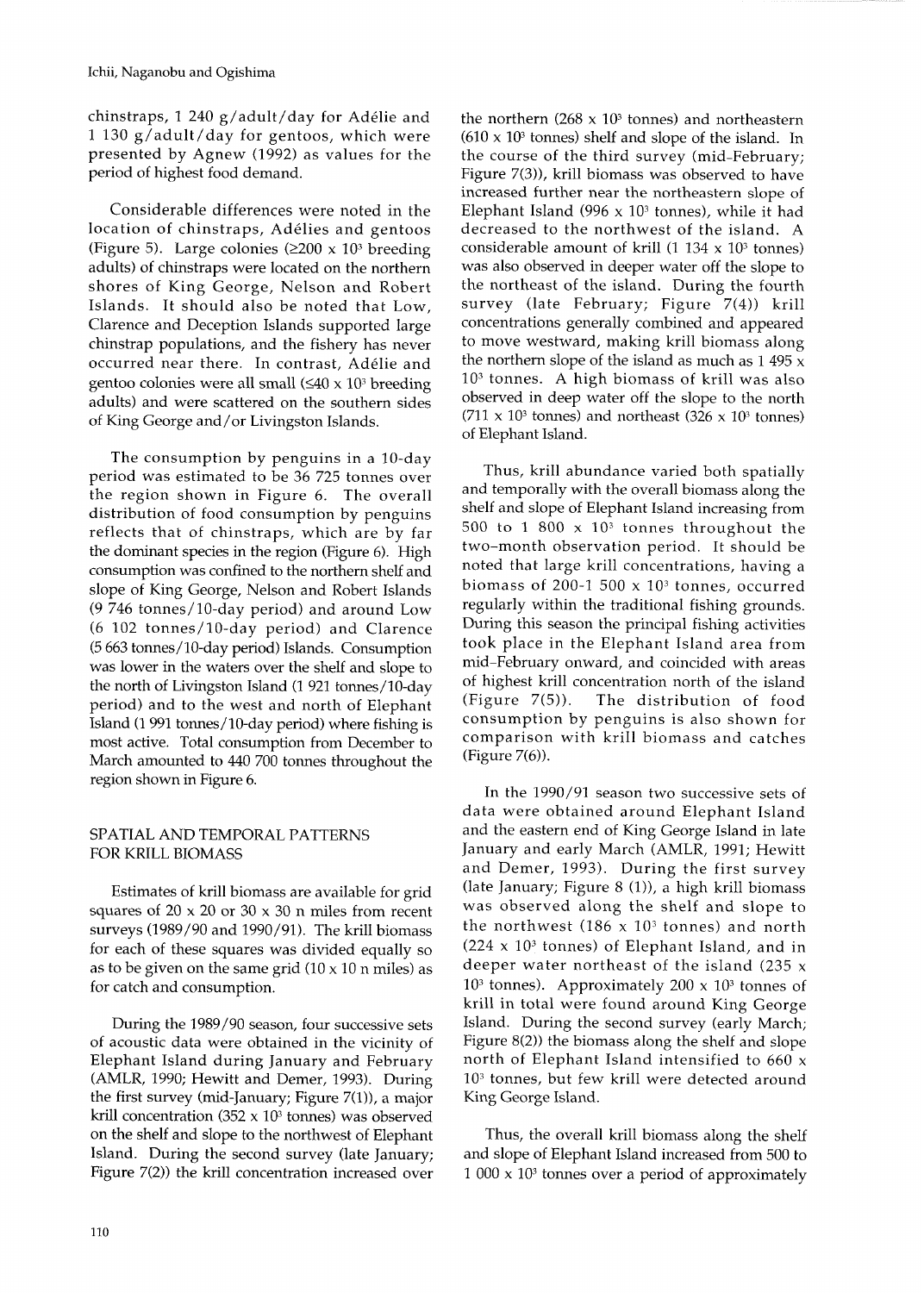one month. High krill concentrations with 220 to  $660 \times 10<sup>3</sup>$  tonnes of biomass occurred within the preferred localised fishing grounds. Intensive fishing took place in the area of the highest biomass from mid-March onward (Figure 8(3)).

An additional set of acoustic data, for the area north of the South Shetland Islands in late January, was also available for the 1990/91 season (Figure 9(1)) (Ichii *et al.,* 1991). Krill biomass was estimated to be 1 220  $\times$  10<sup>3</sup> tonnes over the shelf and slope north of the South Shetland Islands and was very high from the north of Livingston Island to the northwestern end of King George Island  $(650 \times 10^3 \text{ tonnes})$ . During this period fishing activity was widespread over the shelf and slope north of Livingston Island (Figure 9(2)).

### DISCUSSION

Agnew (1992) indicated that 90% of the catch in Subarea 48.1 is usually taken within 80 km of penguin colonies, suggesting that there is potential for competition between penguins and krill fishing. This study, by showing that the densest colonies of chinstraps are not close to the areas of highest fishing intensity, may help to quell concerns regarding this possible competition. In other words, there is little overlap between the major fishing and foraging areas. This implies that less potential exists for competition between the fishery and penguins than is implied by Agnew (1992).

The largest colonies of chinstraps are located in the areas where little or no fishing takes place. Croll *et al.* (1993) suggested that chinstraps do not require extremely dense aggregations of krill in order to capture sufficient krill to meet their energy needs. This implies that chinstraps are associated not only with krill abundance, but also with other factors such as ice conditions or space for nest sites. According to the sea-ice maps (Zwally et al., 1983), Low Island is located within a coastal polynya (an area of open water in the midst of consolidated pack-ice) during the austral winter. Open waters were also observed near Clarence Island during spring while the sea was still ice-covered near Elephant Island (Anon., 1987). Volcanic activity at Deception Island keeps its surrounding waters ice-free (Anon., 1985). Since the breeding success of chinstraps is closely connected with the date of break-out of ice in spring (Croxall *et al.,* 1988), the earlier annual occurrence of open water may be closely linked to the formation of large colonies of chinstraps at Low, Clarence and Deception Islands, and probably at King George, Nelson and Robert Islands as well.

Foraging ranges used in this study are maximum ranges estimated from a knowledge of swimming speed, activity budgets and foraging trip duration (Everson, 1987; Trivelpiece *et al.,*  1987). During shipboard studies at Seal Island, near Elephant Island, empirical measurements were taken of the foraging ranges of chinstrap penguins. These show that chinstraps performed most of their foraging dives at a distance of about 3 to 25 km offshore, irrespective of annual conditions, i.e., even in a krill-poor year (AMLR, 1990, 1991; Bengtson *et* al., 1993). If chinstraps do not require dense aggregations of krill, as is suggested in Croll *et al.* (1993), the more limited foraging range derived from the empirical measurements may indicate that the actual overlap between the major fishing and foraging areas is even less than that implied by this study.

Krill trawling locations are selected on the basis not only of the quantity of krill, but also its quality, such as greenness, size, proportion of gravid females and mixture of salps (Ichii, 1987). This may give the impression that fishing grounds do not necessarily correspond to areas of high krill density. This study, however, suggests that krill biomass in fishing areas is usually very high. For example, although the biomass varied substantially within the preferred favourite fishing areas near Elephant Island, as a result of immigration and emigration of krill into and out of the area (Amos et *al.,* 1990), a high krill biomass (200-1 500  $\times$  10<sup>3</sup> tonnes) was regularly observed there (Figures 7 and 8). In comparison with the biomass of krill  $(2200 \times 10^3 \text{ tonnes})$  and taking into account local variability (in the order of  $100 \times$  $10<sup>3</sup>$  tonnes) on a temporal scale of 10 to 20 days, the present catch rate ( $\leq 10 \times 10^3$  tonnes/10-day period) is smaller by one or more orders of magnitude in the areas of intense fishing. Therefore, when catch sizes are also taken into account, the fishery is at present very unlikely to have an adverse impact on local krill biomass and hence on penguins (Agnew, 1992).

The fishery is not as active near King George, Nelson and Robert Islands, where the penguin colonies are congregated. Fishermen indicate that numerous rocks exist off the northern coasts of these islands, discouraging intensive trawling near the shelf where krill is abundant.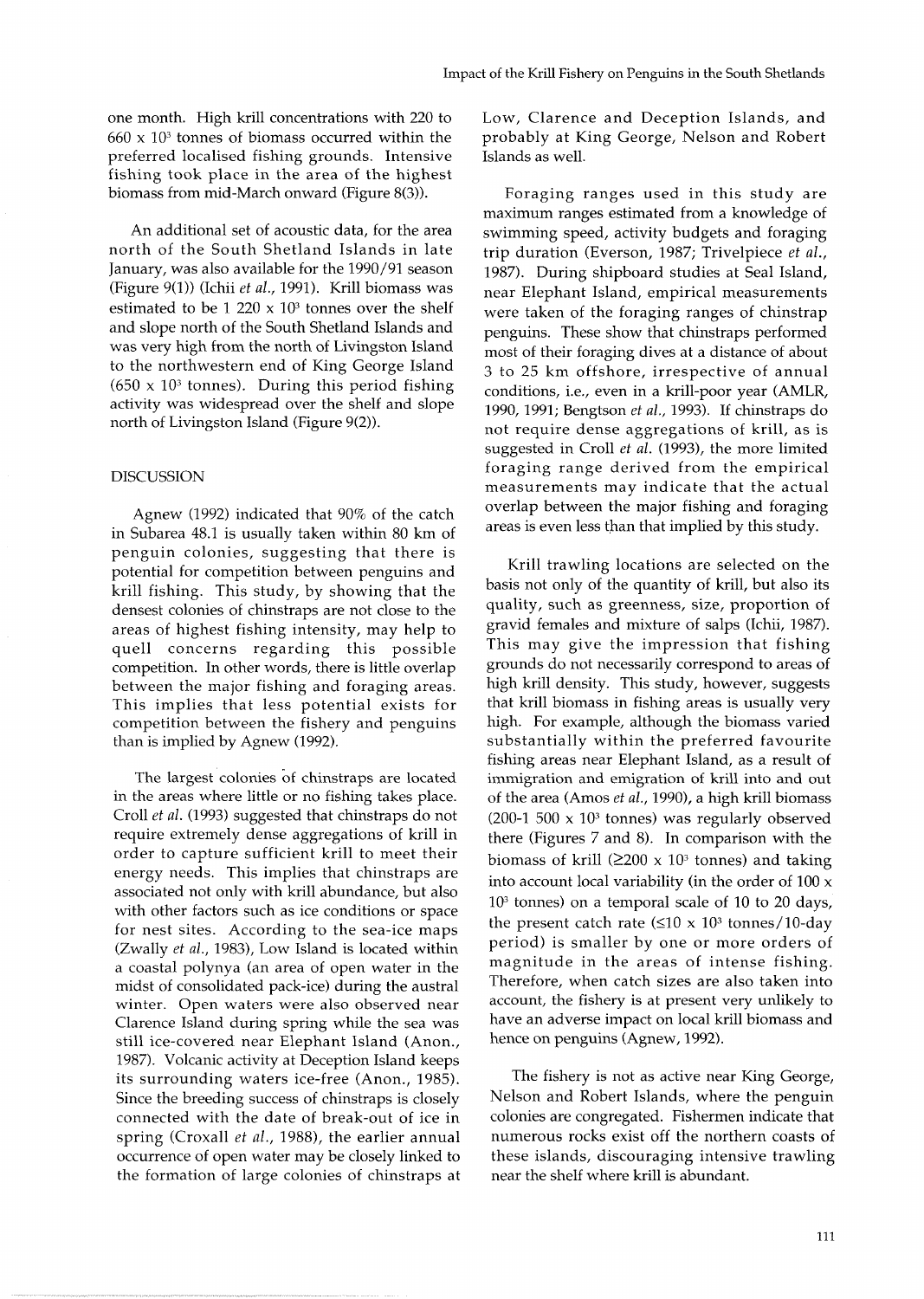# ACKNOWLEDGEMENTS

We are grateful to Drs H. Hatanaka and H. Tanaka for comments on the original manuscript. Thanks are due to Drs J. Cooper and K. Kerry for constructive criticism and Ms Gillian von Bertouch for language editing of the revised manuscript.

### REFERENCES

- Agnew, D.J. 1992. Distribution of krill *(Euphausia superba* Dana) catches in the South Shetlands and South Orkneys. In: *Selected Scientific Papers, 1992 (SC-CAMLR-SSPI9).*  CCAMLR, Hobart, Australia: 287-303.
- AMLR. 1990. US AMLR 1989/90 Field Season Report: Objectives, Accomplishments, and Tentative Conclusions. Southwest Fisheries Science Center Administration Report LJ-90-11: 104 pp.
- AMLR. 1991. J. Rosenberg and R. Hewitt (Eds.). US AMLR 1990/91 Field Season Report: Objectives, Accomplishments and Tentative Conclusions. Southwest Fisheries Science Center, Administration Report LJ-91-18: 97 PP.
- Amos, A.F., J.L. Bengtson, 0. Holm-Hansen, V.J. Loeb, M.C. Macaulay and J.H. Wormuth. 1990. Surface water masses, primary production, krill distribution and predator foraging in the vicinity of Elephant Island during the 1989/90 austral summer. Document *WG-CEMP-90/11*. CCAMLR, Hobart, Australia: 65 pp.
- Anon. 1985. *Science in Antarctica: 9 Data Complication.* National Institute of Polar Research, Tokyo: 288 pp. (In Japanese.)
- Anon. 1987. Report of the 1986-87 IWC/IDCR Southern Hemisphere Minke Whale Assessment Cruise, Area 11. Document *SC/39/Mi14* submitted to 1990 Int. Whal. Comm: 46 pp.
- Bengtson, J.L., D.A. Croll and M.E. Goebel. 1993. Diving behavior of chinstrap penguins at Seal Island. *Antarctic Science,* 5 (1): 9-15.
- CCAMLR. 1993. *Statistical Bulletin,* Vol. 5 (1983-1992). CCAMLR, Hobart, Australia: 123 pp.
- Croll, D.A. 1990. Estimation of the energy and prey requirements of predators breeding on the South Shetland Islands. Document *WG-CEMP-90130 Rev. 1.* CCAMLR, Hobart, Australia: 24 pp.
- Croll, D.A., R.P. Hewitt, D.A. Demer and J.K. Jansen. 1993. Penguin foraging behaviour in relation to the distribution of prey. Document *WG-Krill-93/47.*  CCAMLR, Hobart, Australia: 18 pp.
- Croxall, J.P. 1987. Conclusions. In: Croxall, J.P. (Ed.). *Seabirds: Feeding Ecology and Role in Marine Ecosystems.* Cambridge, Cambridge University Press: 369-381.
- Croxall, J.P., T.S. McCann, P.A. Prince and P. Rothery. 1988. Reproductive performance of seabirds and seals at South Georgia and Signy Island, South Orkney Islands, 1976-87: implications for Southern Ocean monitoring studies. In: Sahrhage, D. (Ed.). *Antarctic Ocean and Resources Variability.* Springer-Verlag, Berlin Heidelberg: 261-285.
- Everson, I. 1987. Prey monitoring surveys. A discussion of the characteristics necessary in prey surveys. In: *Selected Scientific Papers, 1987 (SC-CAMLR-SSPI4).* CCAMLR, Hobart, Australia: 377-391.
- Everson, I. and C. Goss. 1991. Krill fishing activity in the southwest Atlantic. *Antarctic Science,* **3** *(4):* 351-358.
- Hewitt, R.P. and D.A. Demer. 1993. Dispersion and abundance of Antarctic krill in the vicinity of Elephant Island in the 1992 austral summer. *Mar. Ecol. Prog. Ser.,*  99: 29-39.
- Ichii, T., H. Ishii and M. Naganobu. 1991. Krill *(Eupkausia superba)* distribution in relation to water movement and phytoplankton distribution off the northern South Shetland Islands. In: *Selected Scientific Papers, 1991 (SC-CAMLR-SSPI8).* CCAMLR, Hobart, Australia: 123-140.
- Ichii, T. 1987. Observations of fishing operations on a krill trawler and distributional behaviour of krill off Wilkes Land during the 1985/86 season. In: *Selected Scientific Papers, 1987 (SC-CAMLR-SSPl4).*  CCAMLR, Hobart, Australia: 335-368.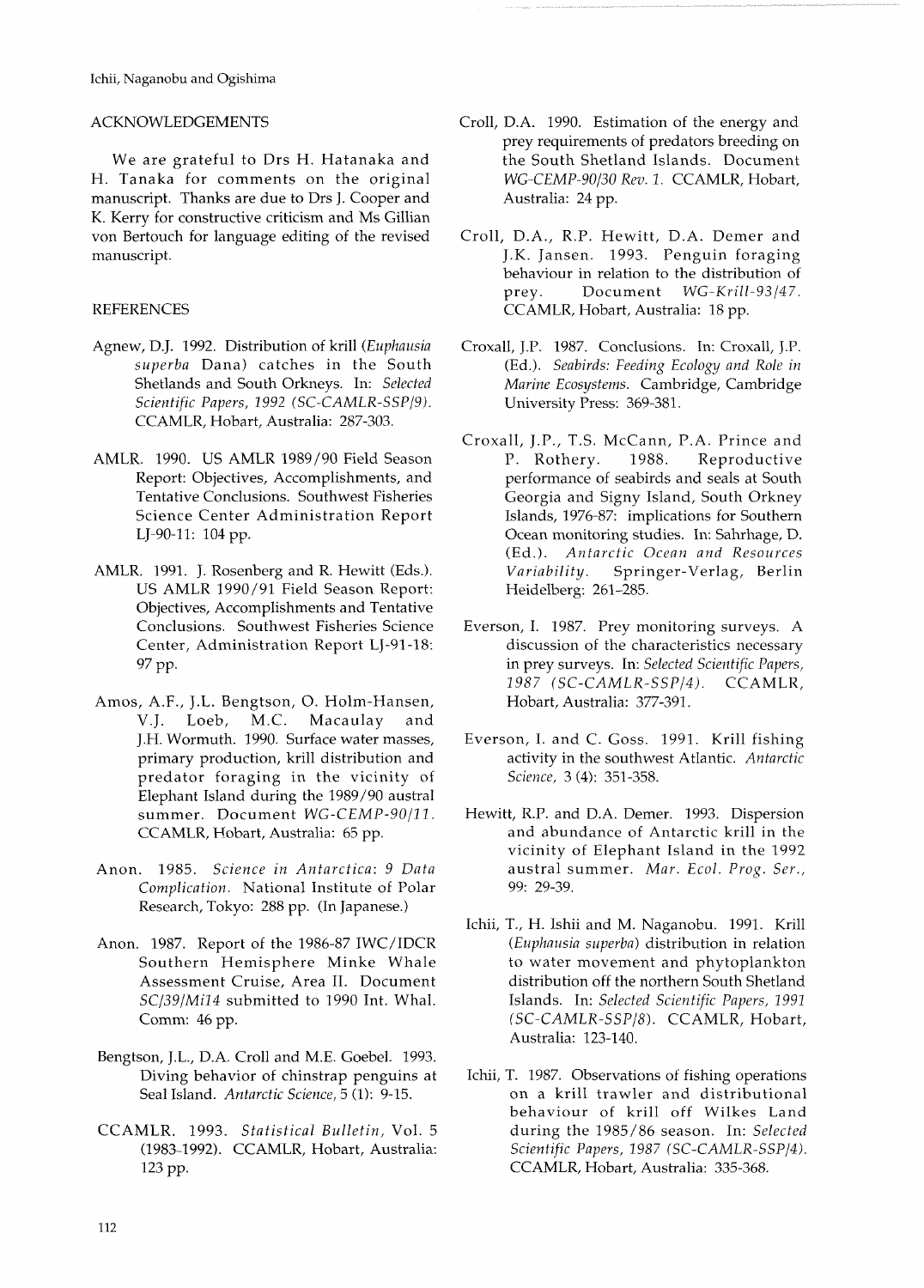- SC-CAMLR. 1992. *Report of the Eleventh Meeting of the Scientific Committee (SC-CAMLR-XI).*  CCAMLR, Hobart, Australia: 487 pp.
- Trivelpiece, W.Z., S.G. Trivelpiece and N.J. Volkman. 1987. Ecological segregation of Adélie, gentoo and chinstrap penguins at King George Island, Antarctica. *Ecology,* 68: 351-361.
- Woehler, E.J. (Compiler) 1993. *The Distribution and Abundance of Antarctic and Sub-Antarctic*

*Penguins.* Scientific Committee on Antarctic Research (SCAR), Cambridge: 76 pp.

Zwally, H.J., J.C. Comiso, C.L. Parkinson, W.J. Campbell, F.D. Carsey and P. Gloersen. 1983. *Antarctic Sea-ice,* 1973-1976: *Satellite Passive-microwave Observations.* Nat. Aeronaut. Space Administr. Sci. Technol. Branch, SP-459, Washington DC: 206 pp.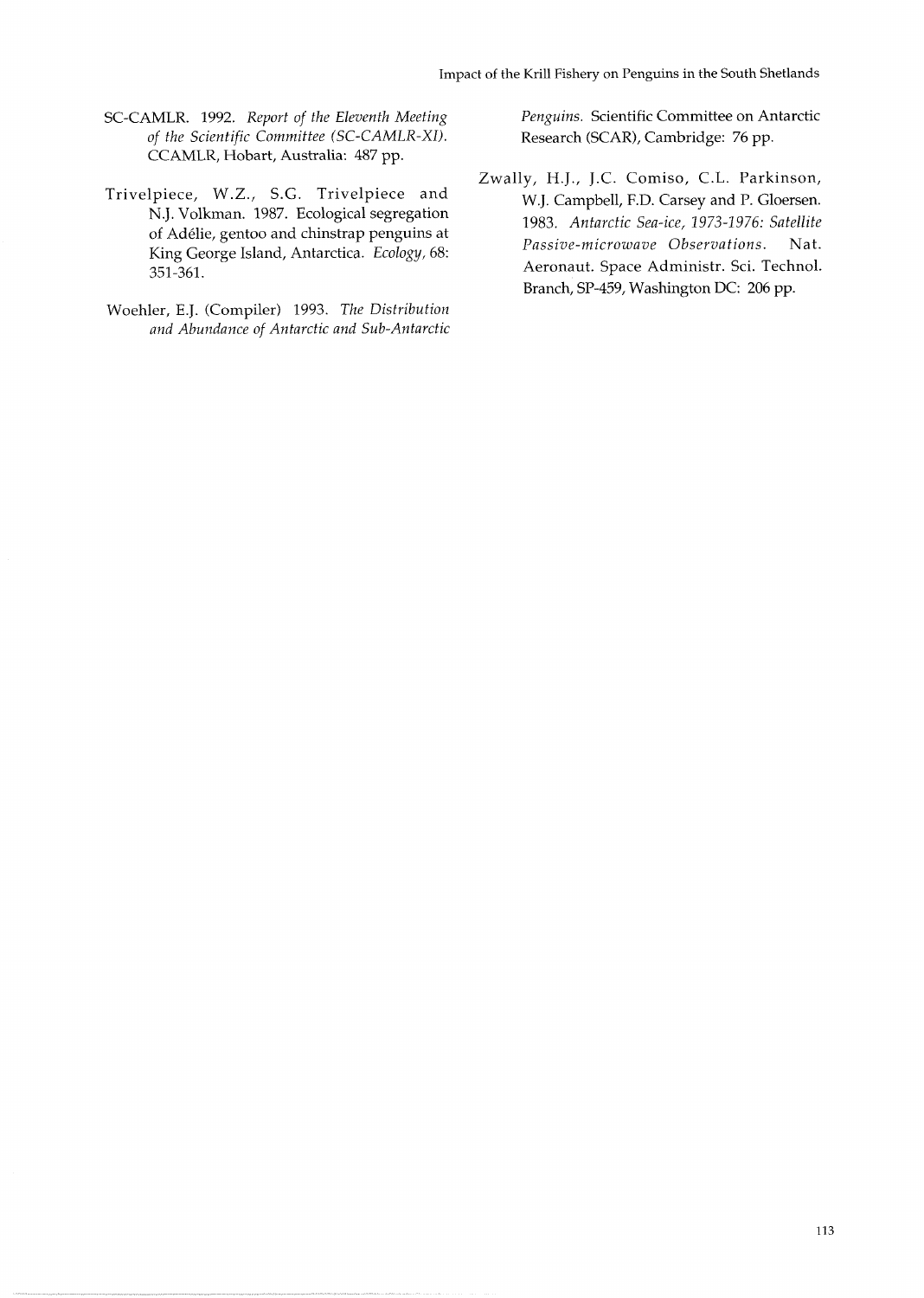

Figure 1: Map showing the study area in the South Shetland Islands. 200, 1 000 and 3 000 m depth contours are shown.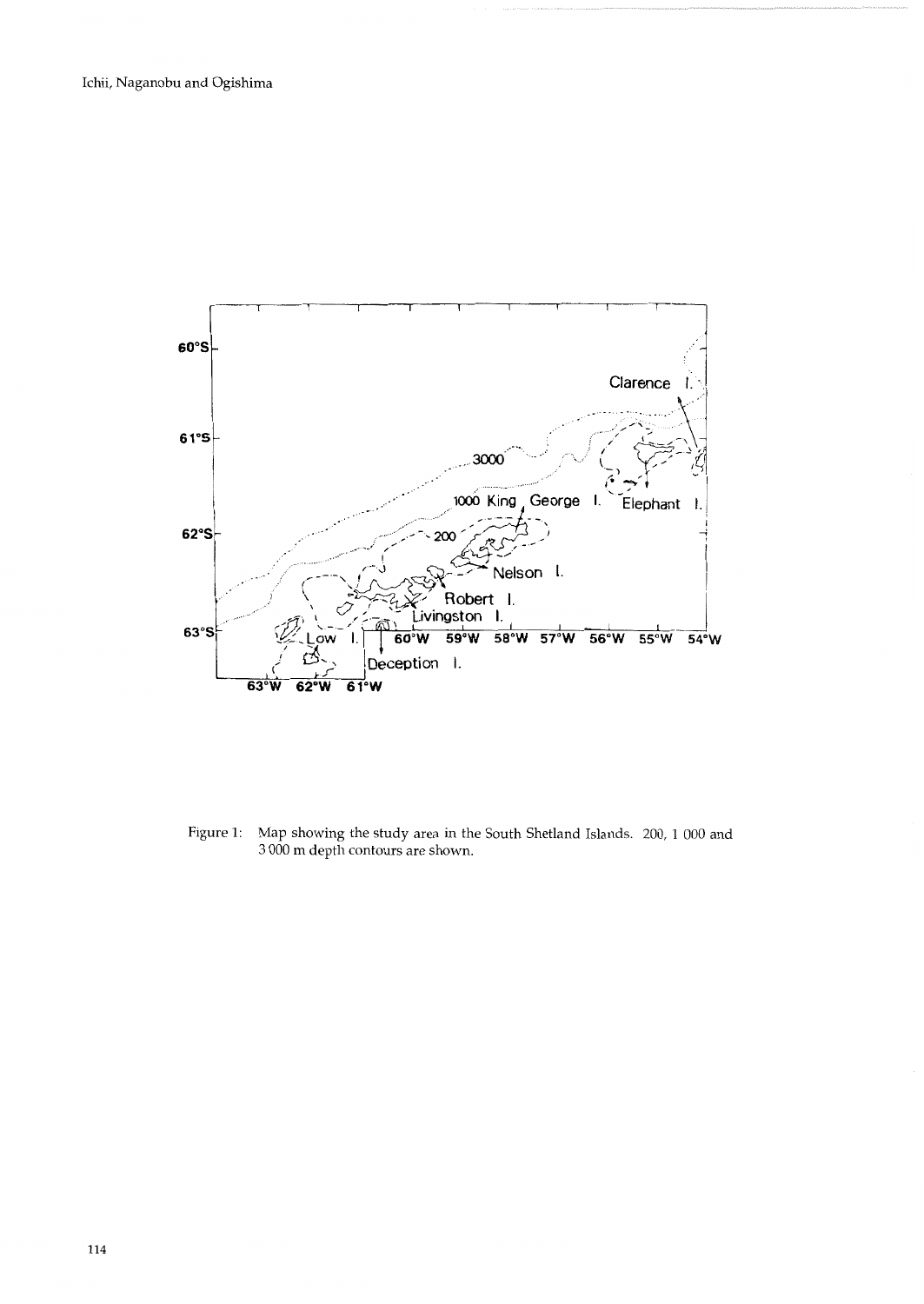

Figure 2a: Distribution of krill catches per 10-day period from December to January during the 1988/89 season.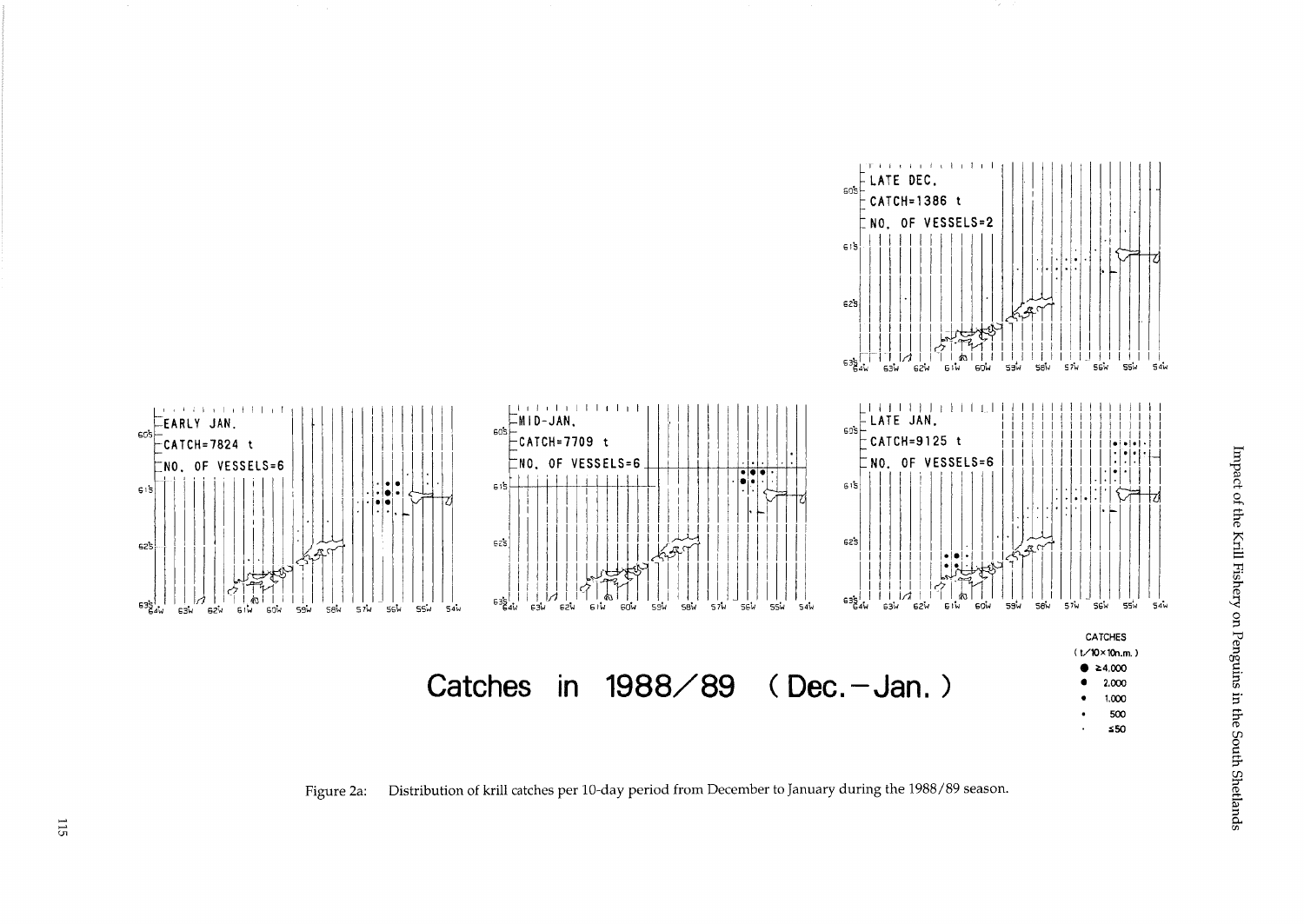

Distribution of krill catches per 10-day period from February to March during the 1988/89 season. Figure 2b: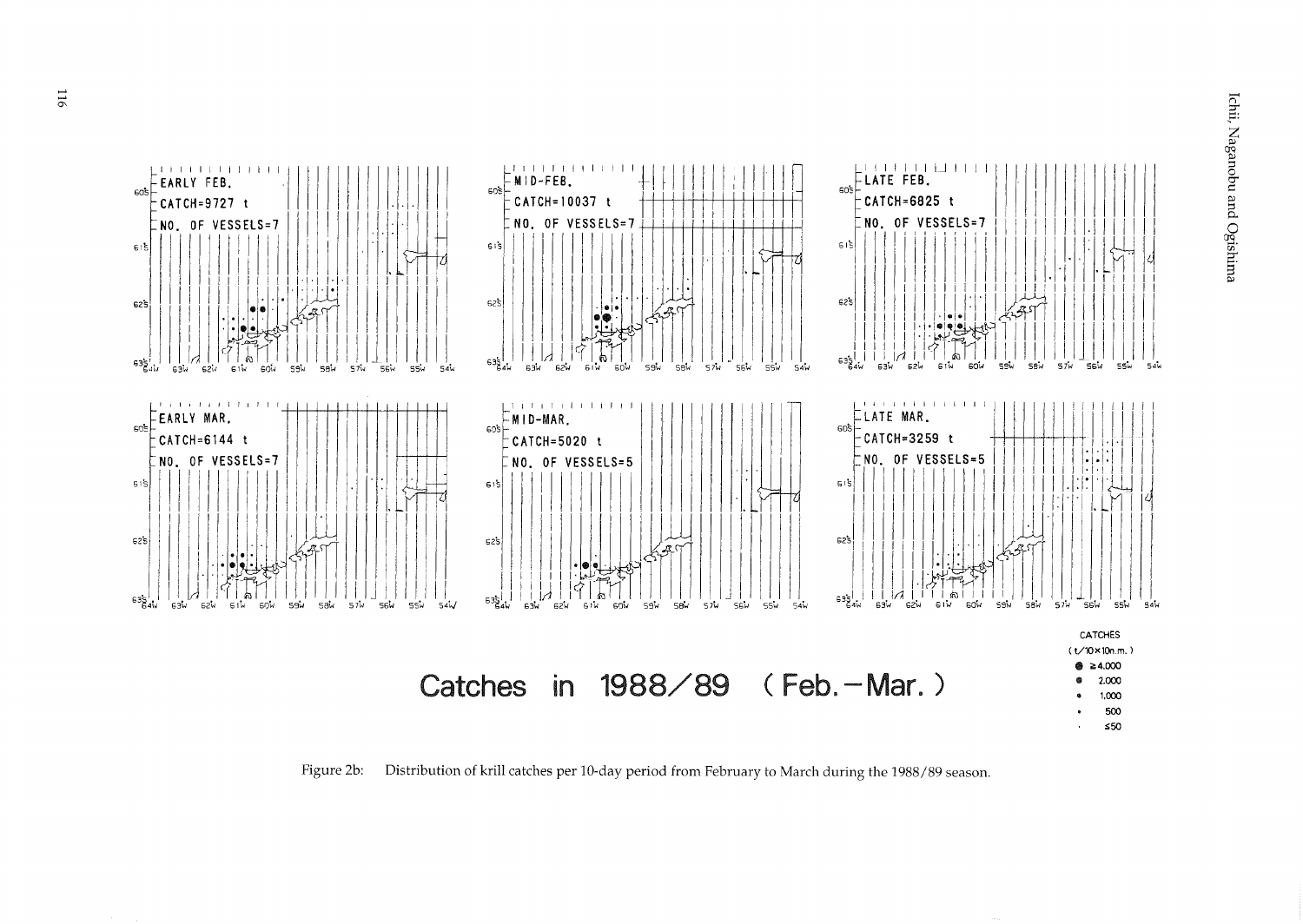

Distribution of krill catches per 10-day period from December to January during the 1990/91 season. Figure 3a: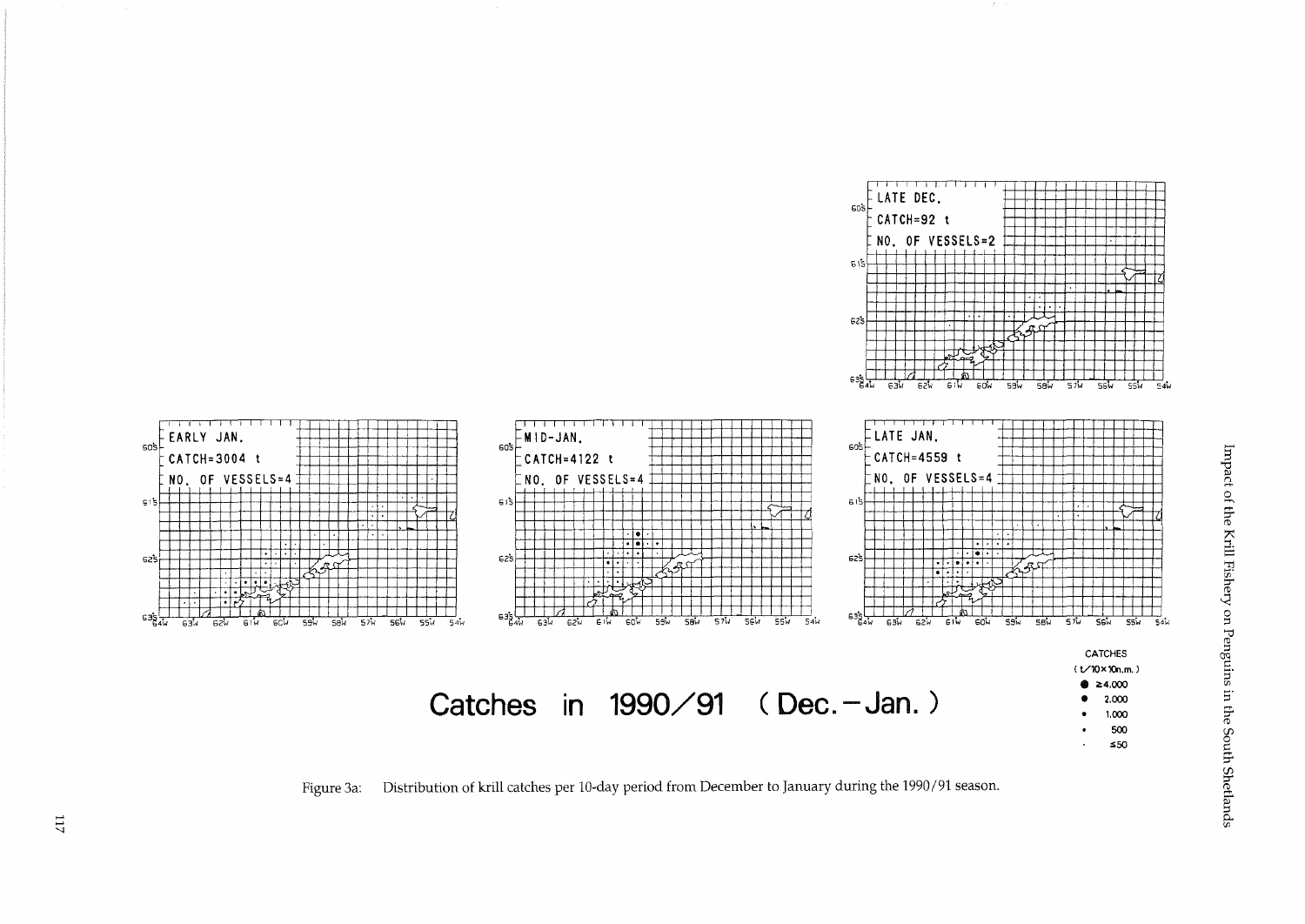

Figure 3b: Distribution of krill catches per 10-day period from February to March during the 1990/91 season.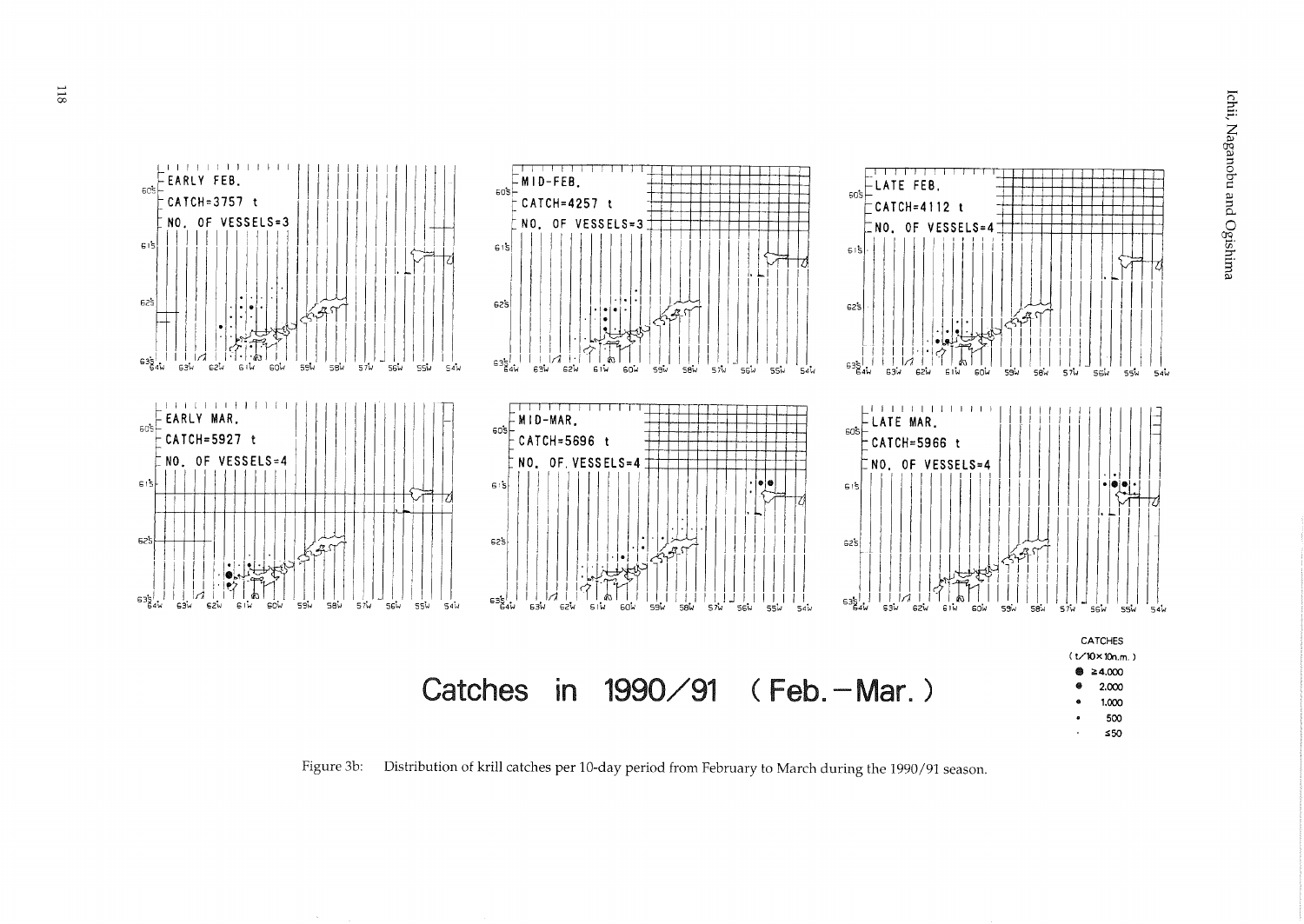

 $\mathcal{L}$ 

Figure 4a: Distribution of krill catches per 10-day period from December to January during the 1991/92 season.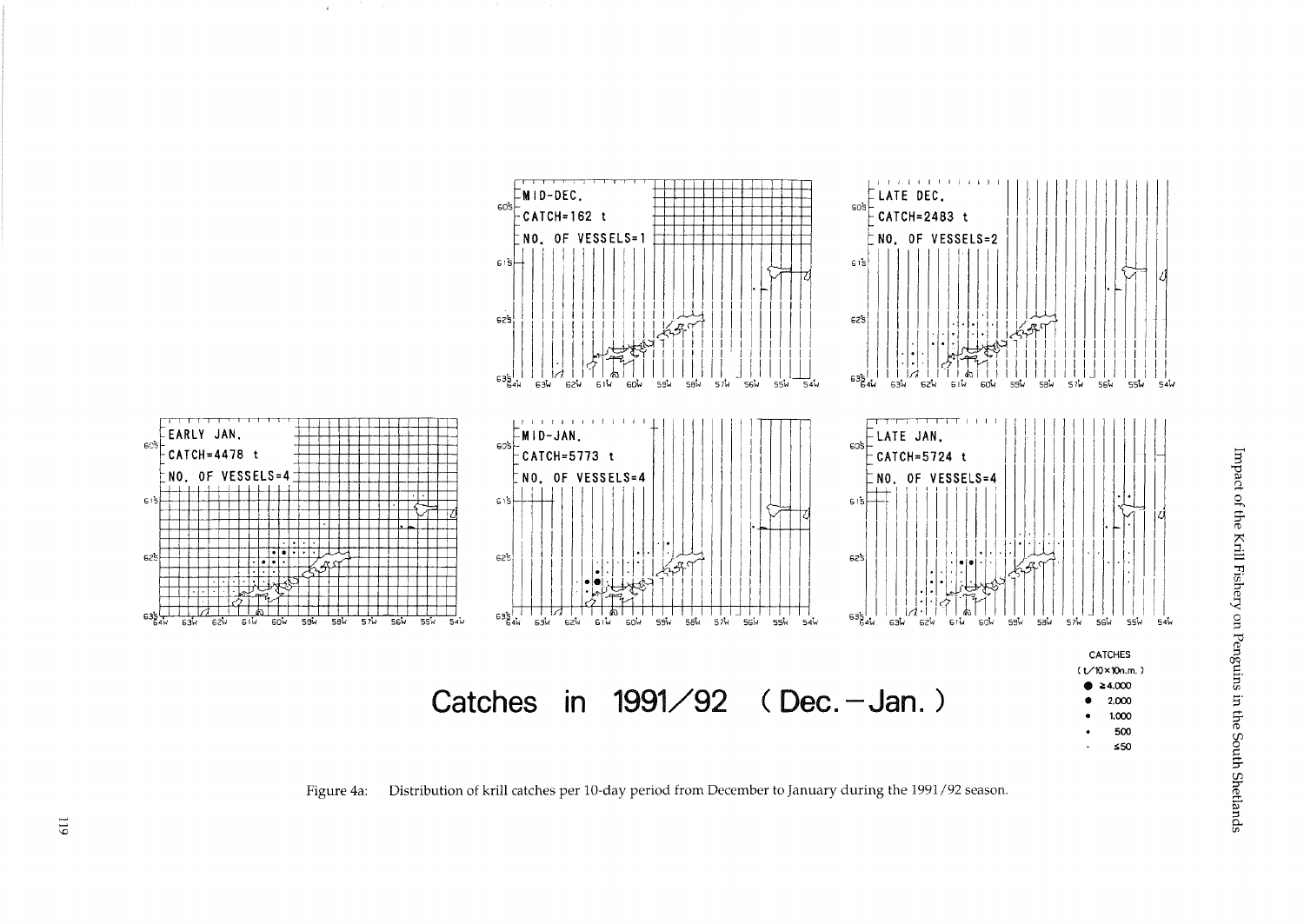

Figure 4b: Distribution of krill catches per 10-day period from February to March during the 1991/92 season.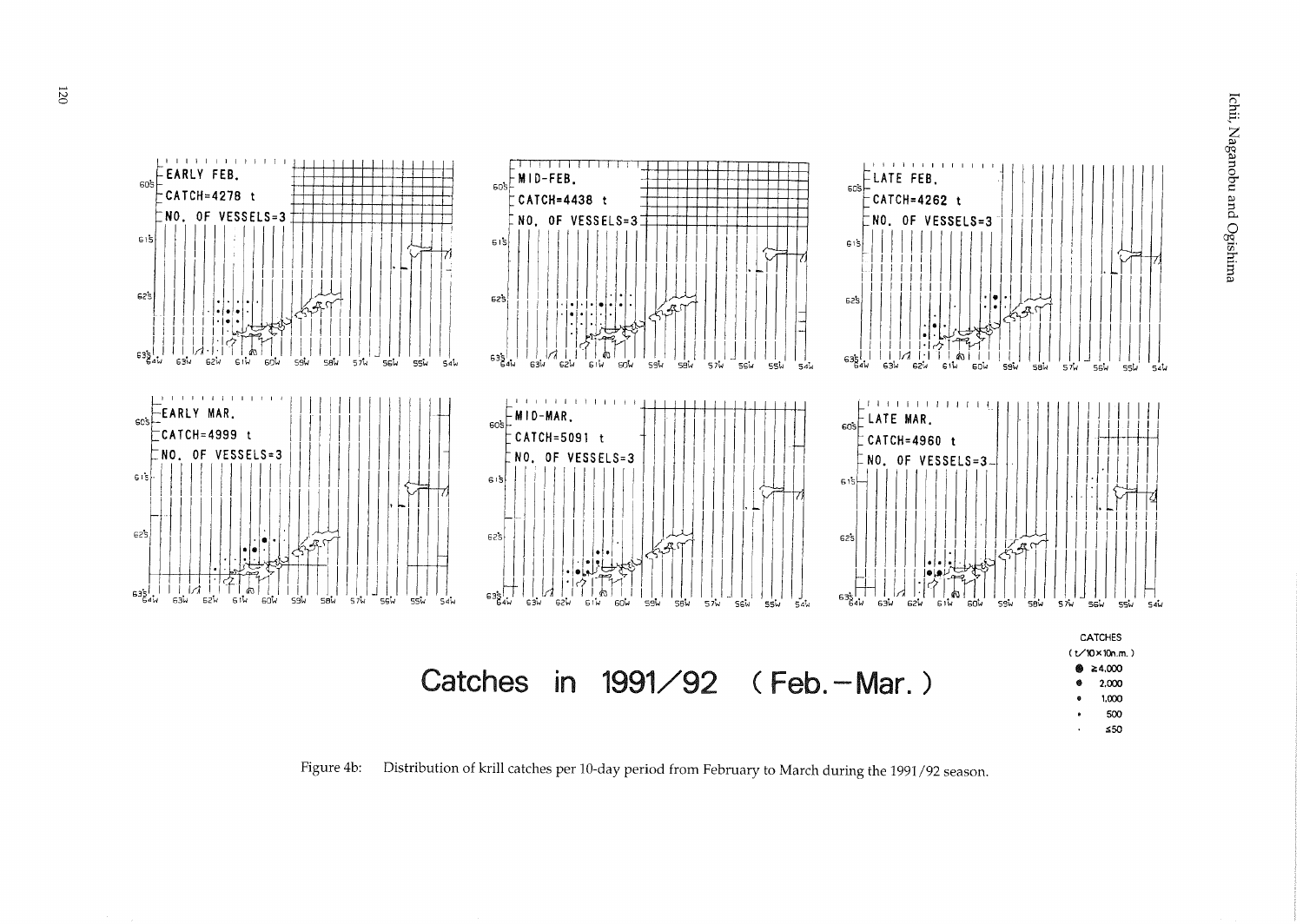

Figure 5: Location and size of chinstrap, Adélie and gentoo penguin colonies. Data are from Woehler (1993).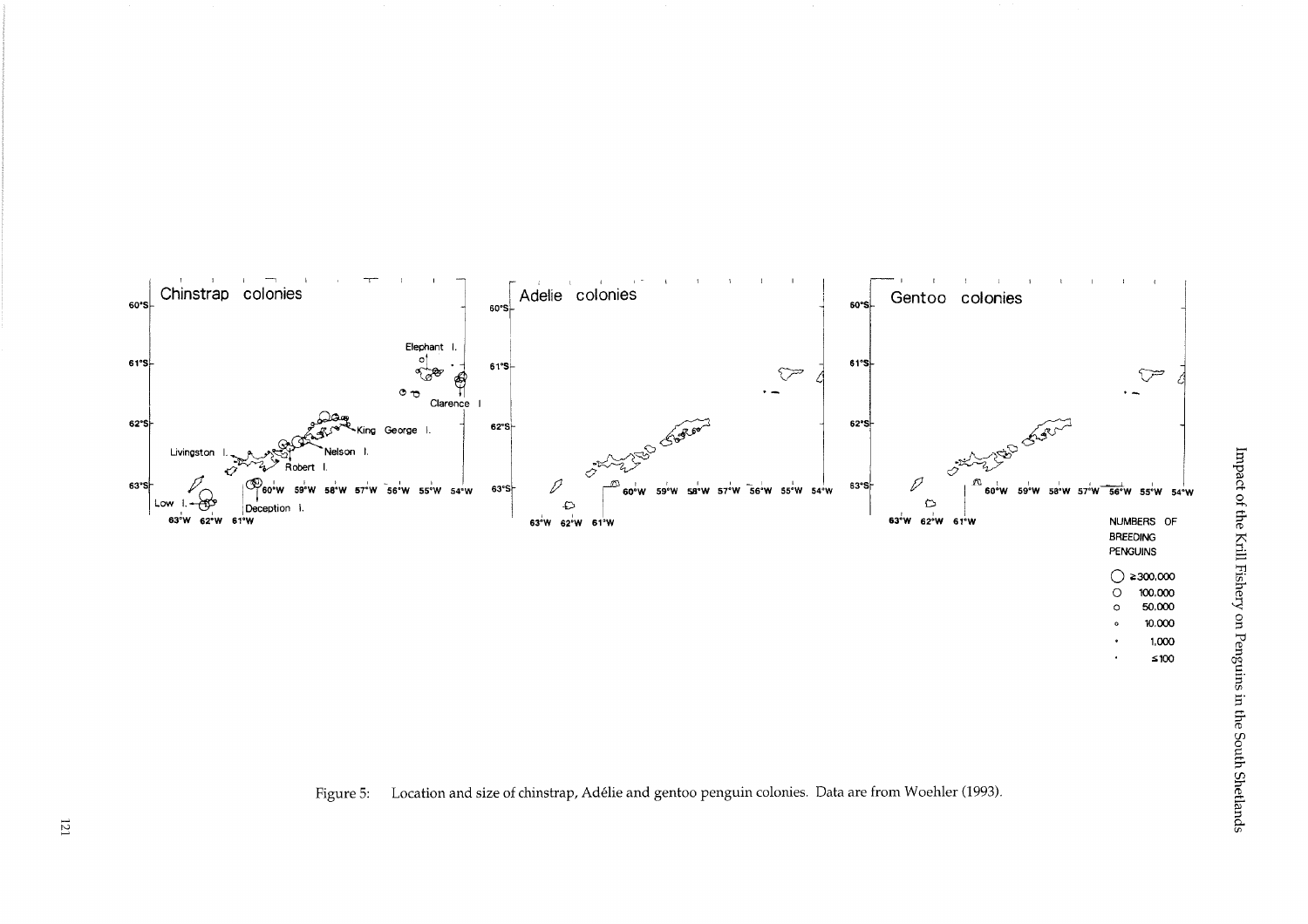

Figure 6: Distribution of estimated consumption of krill by penguins per 10-day period during their breeding season. The area of circles is on the same scale as that for catches (Figures 2 to 4).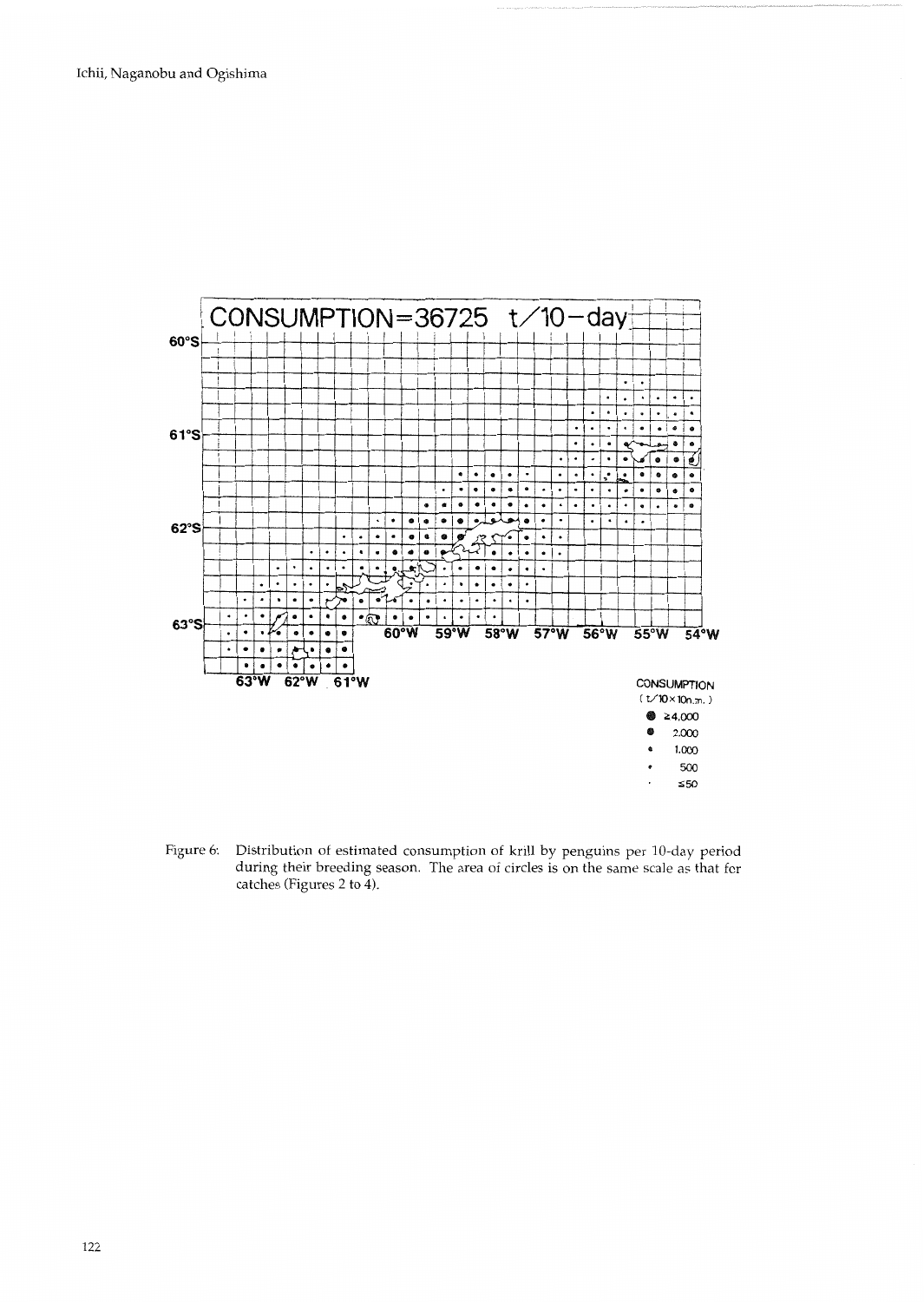

Figure 7: (1) to (4) Krill biomass distribution in the Elephant Island area from January to February 1990. Data are from AMLR (1990) and Hewitt and Demer (1993). (5) Distribution of krill catches in the last 10 days of February 1990. (6) Distribution of estimated consumption of krill by penguins per 10-day period.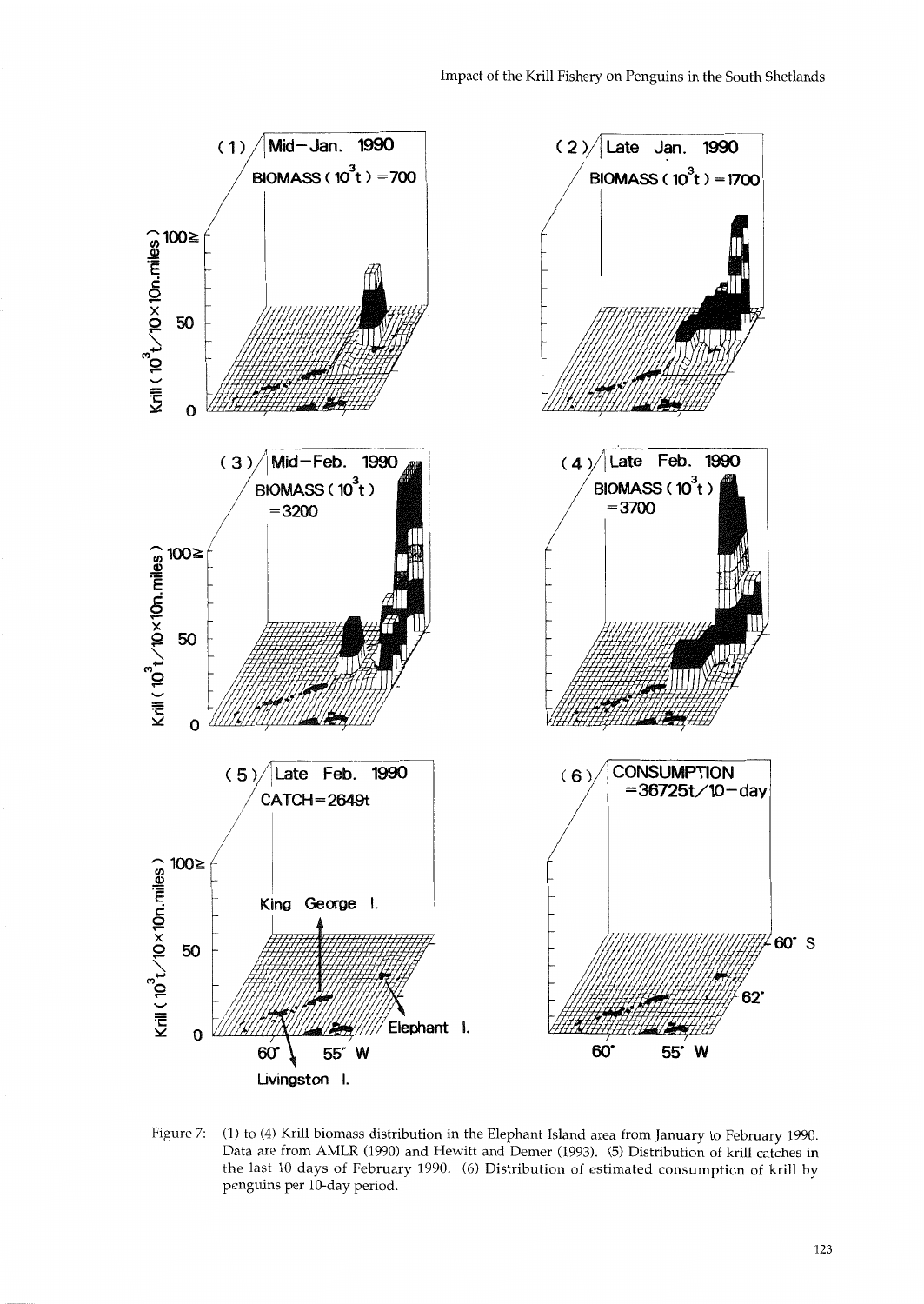

Figure 8: (1) and (2) Krill biomass distribution around Elephant Island and at the northern end of King George Island from January and March 1991. Data are from AMLR (1991) and Hewitt and Demer (1993). (3) Distribution of krill catches in the middle 10 days of March 1991.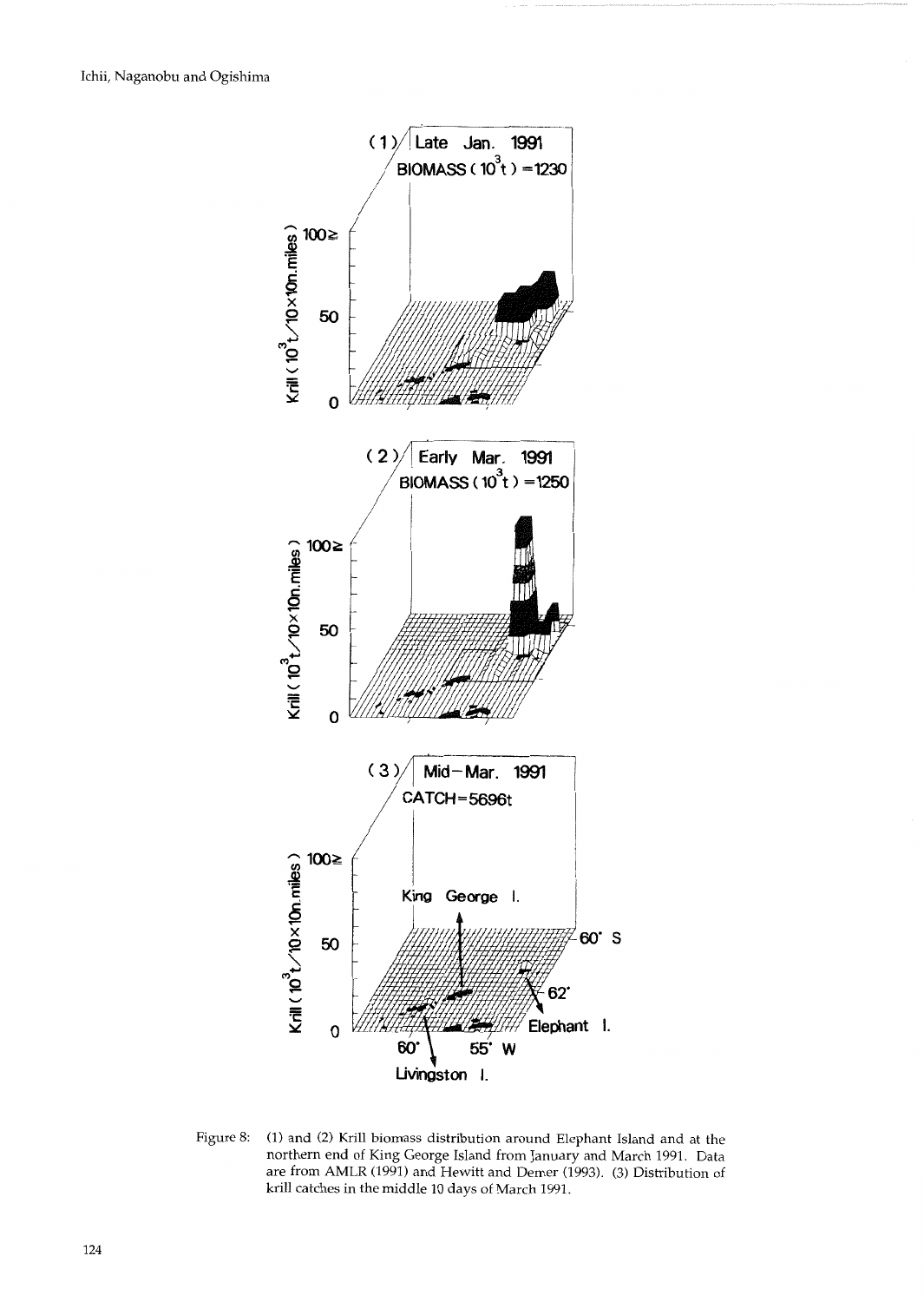

Figure 9: (1) Krill biomass distribution in the area north of the South Shetland Islands in late January 1991. Data are from Ichii *et* al. (1991). (2) Distribution of krill catches in the last 10 days of January 1991.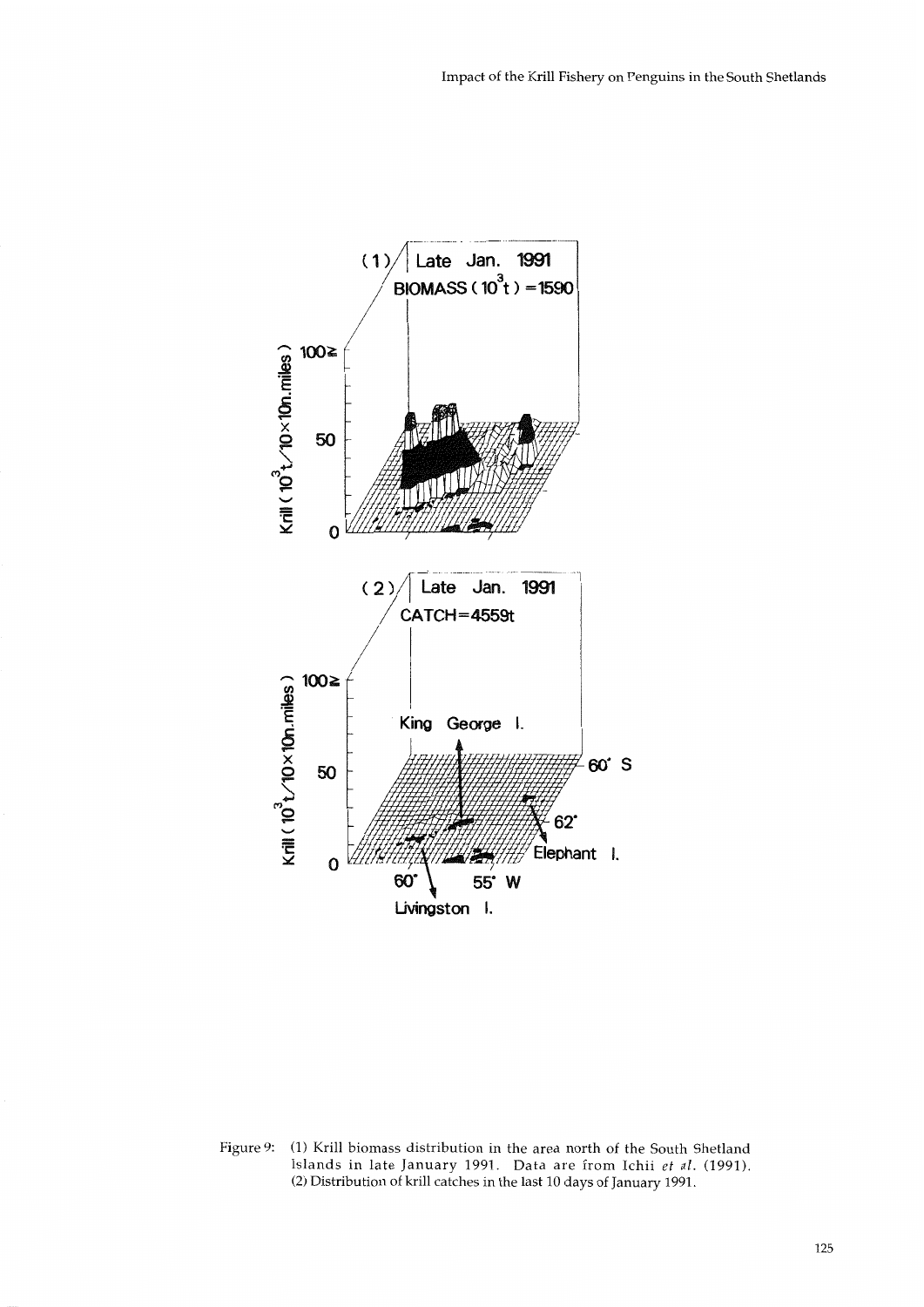# Legendes des figures

| Figure 1:       | Carte du secteur étudié aux îles Shetland du Sud. Les profils bathymétriques 200, 1 000 et 3 000 m<br>sont indiqués.                                                                                                                                                                                                                             |
|-----------------|--------------------------------------------------------------------------------------------------------------------------------------------------------------------------------------------------------------------------------------------------------------------------------------------------------------------------------------------------|
| Figure 2a:      | Distribution des captures de krill par période de 10 jours de décembre à janvier, pendant la saison<br>1988/89.                                                                                                                                                                                                                                  |
| Figure 2b       | Distribution des captures de krill par période de 10 jours de février à mars, pendant la saison<br>1988/89.                                                                                                                                                                                                                                      |
| Figure 3a       | Distribution des captures de krill par période de 10 jours de décembre à janvier, pendant la saison<br>1990/91.                                                                                                                                                                                                                                  |
| Figure 3b       | Distribution des captures de krill par période de 10 jours de février à mars, pendant la saison<br>1990/91.                                                                                                                                                                                                                                      |
| Figure 4a       | Distribution des captures de krill par période de 10 jours de décembre à janvier, pendant la saison<br>1991/92.                                                                                                                                                                                                                                  |
| Figure 4b       | Distribution des captures de krill par période de 10 jours de février à mars, pendant la saison<br>1991/92.                                                                                                                                                                                                                                      |
| Figure 5:       | Position et taille des colonies de manchots à jugulaire, Adélie et papous. Données de Woehler<br>(1993).                                                                                                                                                                                                                                         |
| Figure 6        | Distribution de la consommation estimée de krill par les manchots par période de 10 jours pendant<br>leur saison de reproduction. La surface des cercles est à la même échelle que celle des captures<br>(Figures 2 à 4).                                                                                                                        |
| Figure 7:       | (1) à (4) Distribution de la biomasse de krill dans le secteur de l'île Eléphant de janvier à février 1990.<br>Données AMLR (1990) et Hewitt et Demer (1993). (5) Distribution des captures de krill des<br>10 derniers jours de février 1990. (6) Distribution de la consommation estimée de krill par les<br>manchots par période de 10 jours. |
| Figure 8        | (1) et (2) Distribution de la biomasse de krill autour de l'île Eléphant et à l'extrémité septentrionale<br>de l'île du roi George en janvier et en mars 1991. Données AMLR (1991) et Hewitt et Demer (1993).<br>(3) Distribution des captures de krill des 10 jours du milieu de mars 1991.                                                     |
| Figure 9:       | (1) Distribution de la biomasse de krill dans le secteur situé au nord des îles Shetland du Sud fin<br>janvier 1991. Données de Ichii et al. (1991). (2) Distribution des captures de krill des 10 derniers<br>jours de janvier 1991.                                                                                                            |
| Список рисунков |                                                                                                                                                                                                                                                                                                                                                  |
| Рисунок 1:      | Карта изучаемого района - Южные Шетландские о-ва. Показаны 200, 1 000 и 3 000-<br>метровые изобаты.                                                                                                                                                                                                                                              |
| Рисунок 2а:     | Распределение уловов криля за каждый 10-дневный период в течение периода<br>декабрь-январь сезона 1988/89 г.                                                                                                                                                                                                                                     |
| Рисунок 2b:     | Распределение уловов криля за каждый 10-дневный период в течение периода<br>февраль-март сезона 1988/89 г.                                                                                                                                                                                                                                       |
| Рисунок За:     | Распределение уловов криля за каждый 10-дневный период в течение периода<br>декабрь-январь сезона 1990/91 г.                                                                                                                                                                                                                                     |
| Рисунок 3b:     | Распределение уловов криля за каждый 10-дневный период в течение периода<br>февраль-март сезона 1990/91 г.                                                                                                                                                                                                                                       |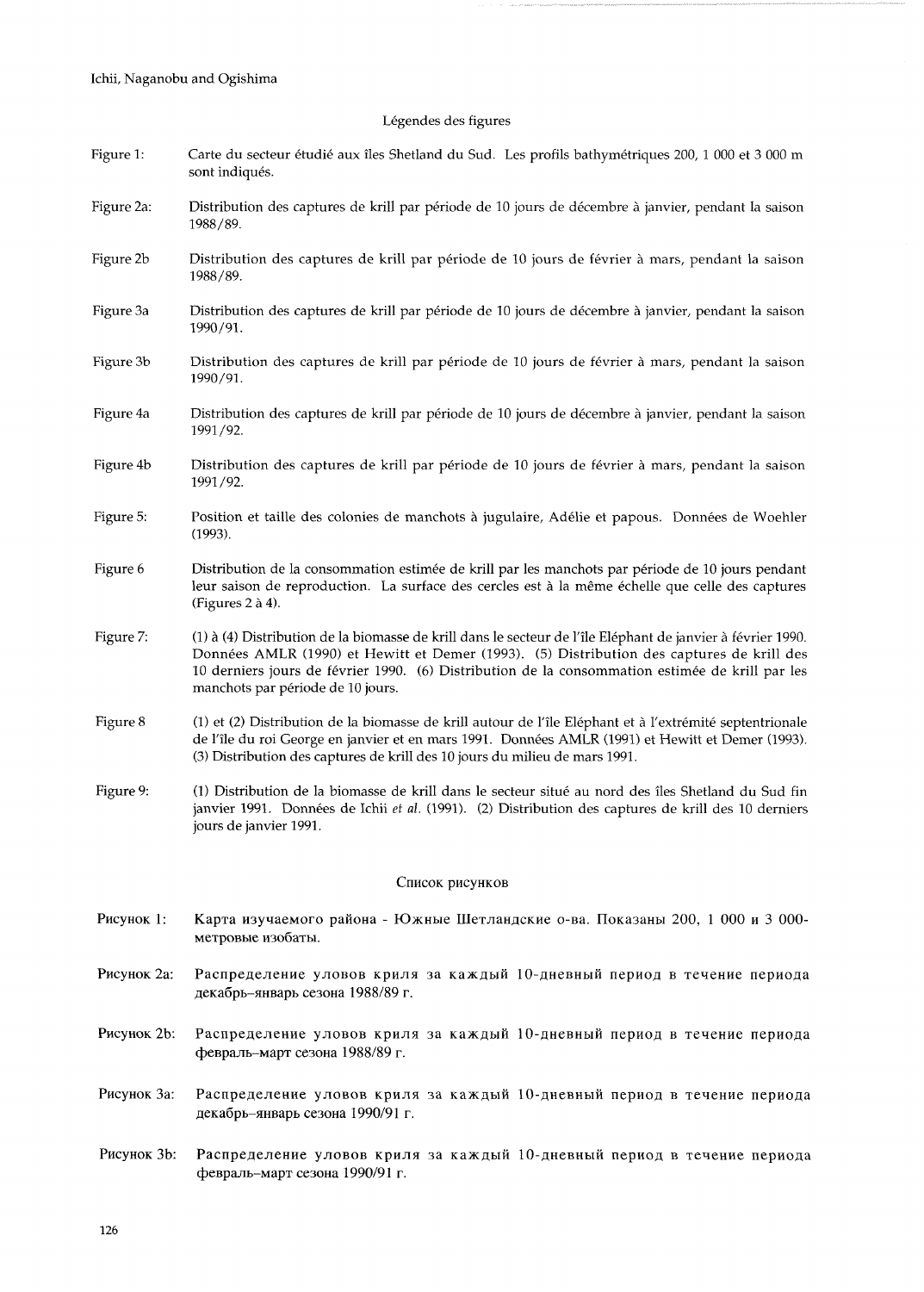- Рисунок 4а: Распределение уловов криля за каждый 10-дневный период в течение периода декабрь-январь сезона 1991/92 г.
- Рисунок 4b: Распределение уловов криля за каждый 10-дневный период в течение периода февраль-март сезона 1991/92 г.
- Рисунок 5: Местонахождение и размер колоний пингвинов чинстрап, Адели и папуасских. Данные взяты из работы Woehler (1993).
- Рисунок 6: Распределение оцененных величин выедания криля пингвинами за 10-дневный период во время сезона размножения. Площадь кружков в таком же масштабе, что и уловы (Рисунки 2-4).
- Рисунок 7: (1) - (4) Распределение биомассы криля в районе о-ва Элефант за период январь-февраль 1990 г. Данные из работ AMLR (1990) и Hewitt and Demer (1993). (5) Распределение уловов криля за последние 10 дней февраля 1990 г. (6) Распределение оцененных величин выедания криля пингвинами за 10-дневный период.
- Рисунок 8: (1) и (2) Распределение биомассы криля в районе о-ва Элефант и северной части о-ва Кинг-Джордж в течение периода январь-март 1991 г. Данные взяты из AMLR (1991) и Hewitt and Demer (1993). (3) Распределение уловов криля за 10 дней в середине марта 1991 г.
- Рисунок 9: (1) Распределение биомассы криля в районе к северу от Южных Шетландских о-вов в конце января 1991 г. Данные взяты из работы Ichii et al. (1991). (2) Распределение уловов криля за последние 10 дней января 1991 г.

#### Lista de las figuras

- Figura 1: Mapa que muestra las áreas de estudio en la isla Shetland del Sur. Se muestran las curvas de 200, 1 000 y 3 000 m de profundidad.
- Figura 2a: Distribución de las capturas de kril por cada período de 10 días, de diciembre a enero durante la temporada 1988/89.
- Figura 2b: Distribución de las capturas de kril por cada período de 10 días, de febrero a marzo durante la temporada 1988/89.
- Figura 3a: Distribución de las capturas de kril por cada período de 10 días, de diciembre a enero durante la temporada 1990/91.
- Figura 3b: Distribución de las capturas de kril por cada período de 10 días, de febrero a marzo durante la temporada 1990/91.
- Figura 4a: Distribución de las capturas de kril por cada período de 10 días, de diciembre a enero durante la temporada 1991/92.
- Figura 4b: Distribución de las capturas de kril por cada período de 10 días, de febrero a marzo durante la temporada 1991/92.
- Figura 5: Ubicación y dimensiones de las colonias de pingüinos de barbijo, adelia y papúa. Datos de Woehler  $(1993).$
- Distribución estimada del kril consumido por pingüinos por cada período de 10 días durante su Figura 6: época de reproducción. El área en los círculos está en la misma escala que las capturas (Figuras 2  $a(4)$ .
- Figura 7: (1) al (4) Distribución de la biomasa de kril en la zona de isla Elefante, de enero a febrero de 1990. Datos de AMLR (1990), Hewitt y Demer (1993). (5) Distribución de las capturas de kril en los últimos 10 días de febrero (1990). (6) Distribución del consumo estimado de kril por parte de pingüinos por cada período de 10 días.